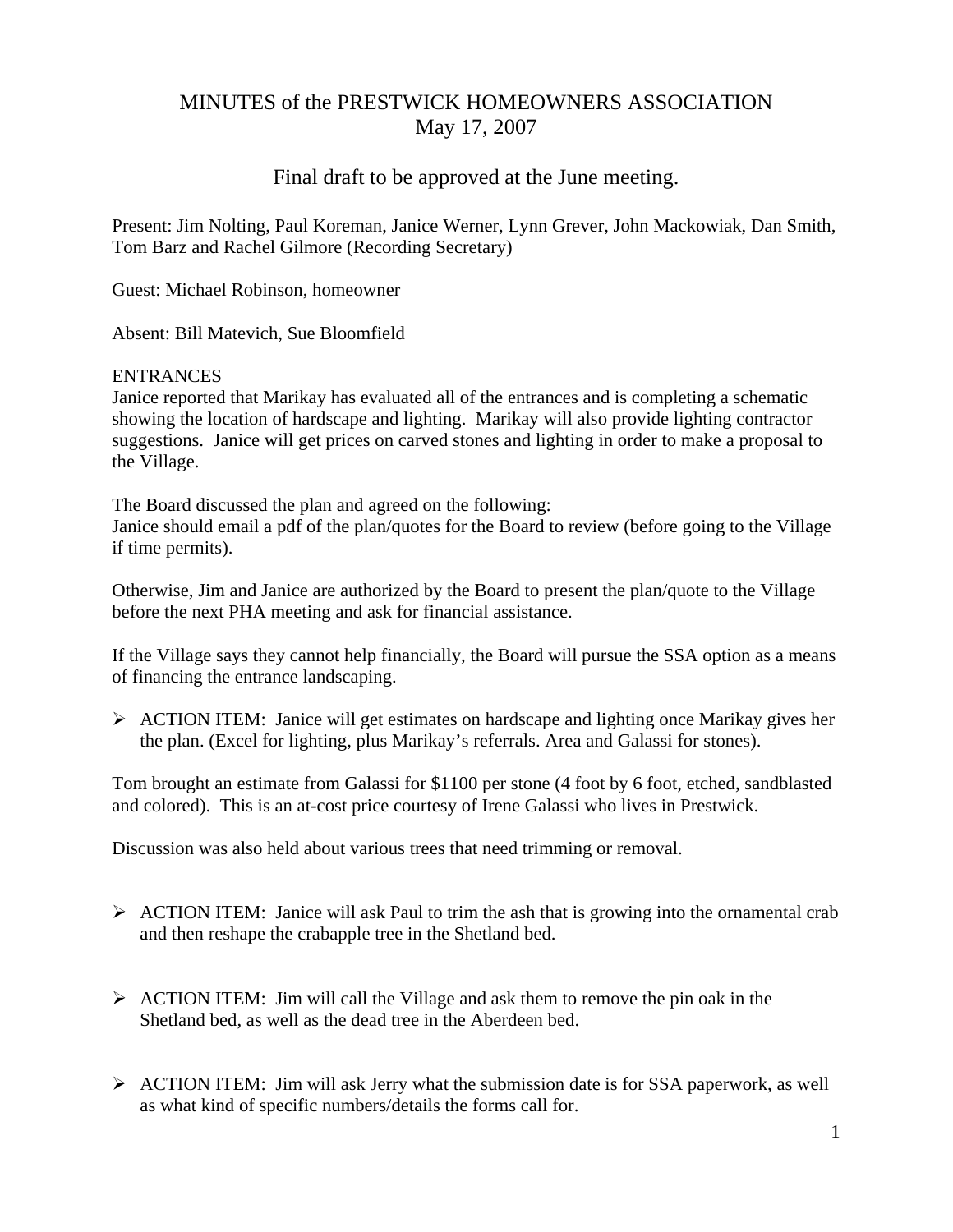Paul reported that he had an informal conversation with Mayor Holland who said that he thought the Village could certainly waive one month's water bill for any corner homeowner who donated water to keep up entrance beds.

 $\triangleright$  ACTION ITEM: Dan will call Gino Naughton to see if he can mend fences and get permission for water usage for the sprinklers on Shetland.

## LEGAL

The Board will keep an SSA as an option for financing entrance landscaping. A decision will have to be made regarding charging one flat rate per home or condo or having a sliding scale fee based on EAV. No further discussion at this time.

#### ARC

Michael Robinson presented his plans for a deck/gazebo on his home on Huntsmoor Drive. After some discussion, the Board approved his plans.

¾ ACTION ITEM: Tom will send an approval letter to the Robinsons on May 18.

Tom reviewed an ARC report showing all requests for plan reviews in the past year. The Weiss garage addition at 883 St. Andrews Way and the Wilson home renovation at 865 Golf Club Lane are two current projects.

#### GOVERNMENTAL

The BETA team meeting to draw worker organization names is Tuesday, May 22. Jim is planning to go but may have a schedule conflict. He will email if he needs a substitute.

SOCIAL No report.

#### MEMBERSHIP

The Board reviewed the non-paid list and selected families to call. Tom reported that there are approximately 320 members, which is about the same as last year. Jim will wait until Friday, May 25, for any additional residents to join and then will contact Jan and ask her to print the directory.

 $\triangleright$  ACTION ITEM: Tom will email the Board the non-paid list for review/calls.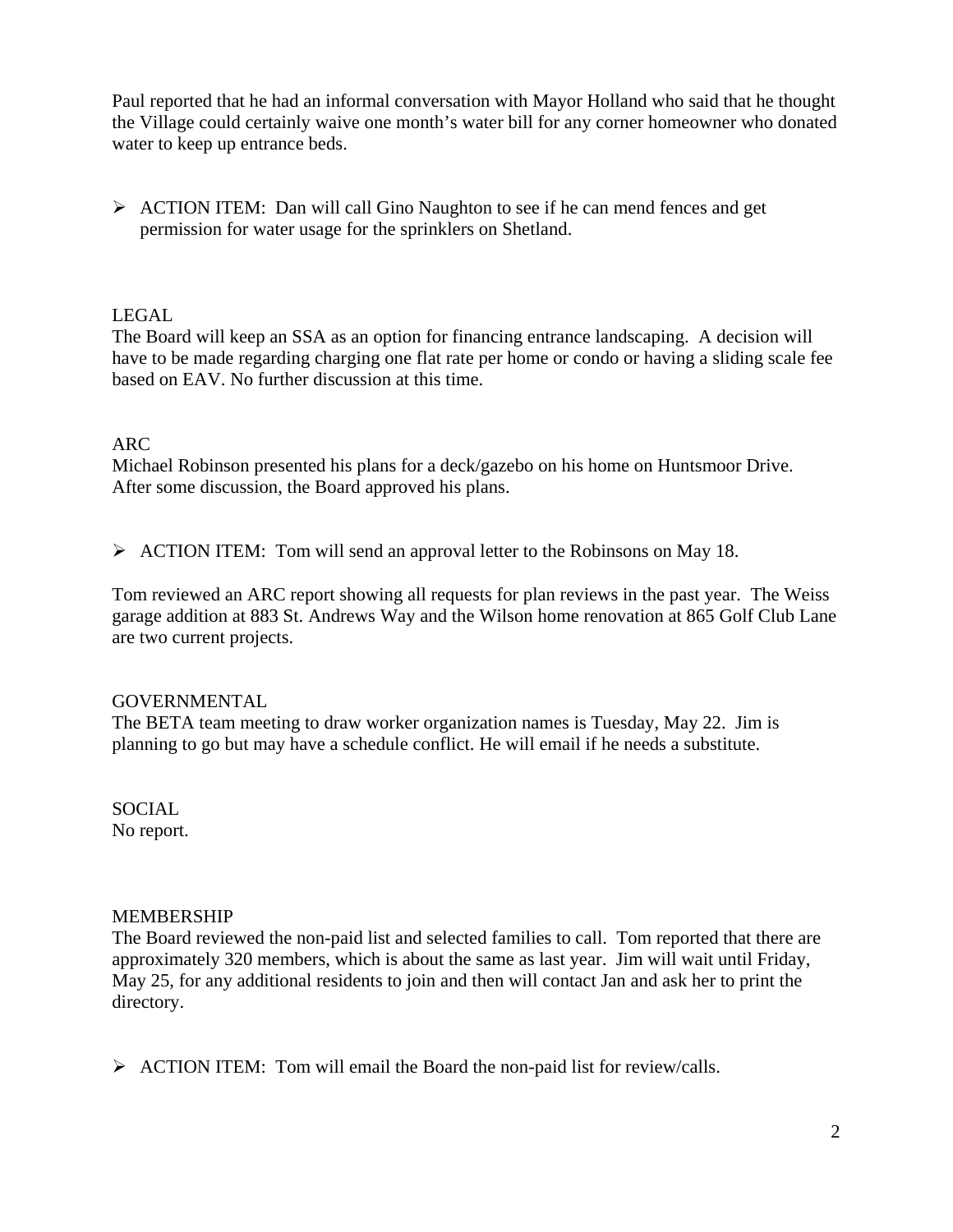$\triangleright$  ACTION ITEM: It was noted that the Gencks have not yet paid, but a condition of the lawsuit settlement was that they would renew their membership annually. Tom will call to remind them they need to join.

#### **SECURITY** No report.

## WEB SITE

There was discussion on the look/feel/functionality of the web site. The Board agreed that the site should have more current information on it, as well as more pictures of Prestwick. The Board would like to explore a new overall look for the web site. Other possible redesign options in addition to Travis Bloomfield's services include Elance.com or real estate company web templates that Tom said charge \$20-40 per month.

- $\triangleright$  ACTION ITEM: Board members should review other web sites and make notes of what they like/dislike and email each other the web sites for review before the June meeting.
- ¾ ACTION ITEM: Janice will contact ACTHA to see if they have a web site template that we could use.
- $\triangleright$  ACTION ITEM: Rachel will ask Doug to put a counter on the web site to monitor traffic.
- $\triangleright$  ACTION ITEM: Rachel will (re)send Doug minutes from January through April to post on the site to get it current.

## NEWSLETTER

The next newsletter will go out in June. Articles will include the following:

- 1. Entrance landscaping update Janice
- 2. Area Beautification Rita
- 3. Horticultural Tips –
- $\triangleright$  ACTION ITEM: Jim will ask Rich Misorowski to write a column as Paul is too busy.
- 4. Please Support Our Advertisers Jim
- 5. History of Prestwick --
- $\triangleright$  ACTION ITEM: Rachel will make this a regular feature. The first one will be a general overview of the history of Prestwick. Future articles will interview longtime residents for their personal stories of Prestwick history.
- 6. Reminder of Covenants and Need for Approval for Work (Rachel to pull from files)
- 7. Reminder to keep dogs leashed and do clean up Jim
- 8. Turn in Your Neighbor (Beautification Awards, see below)